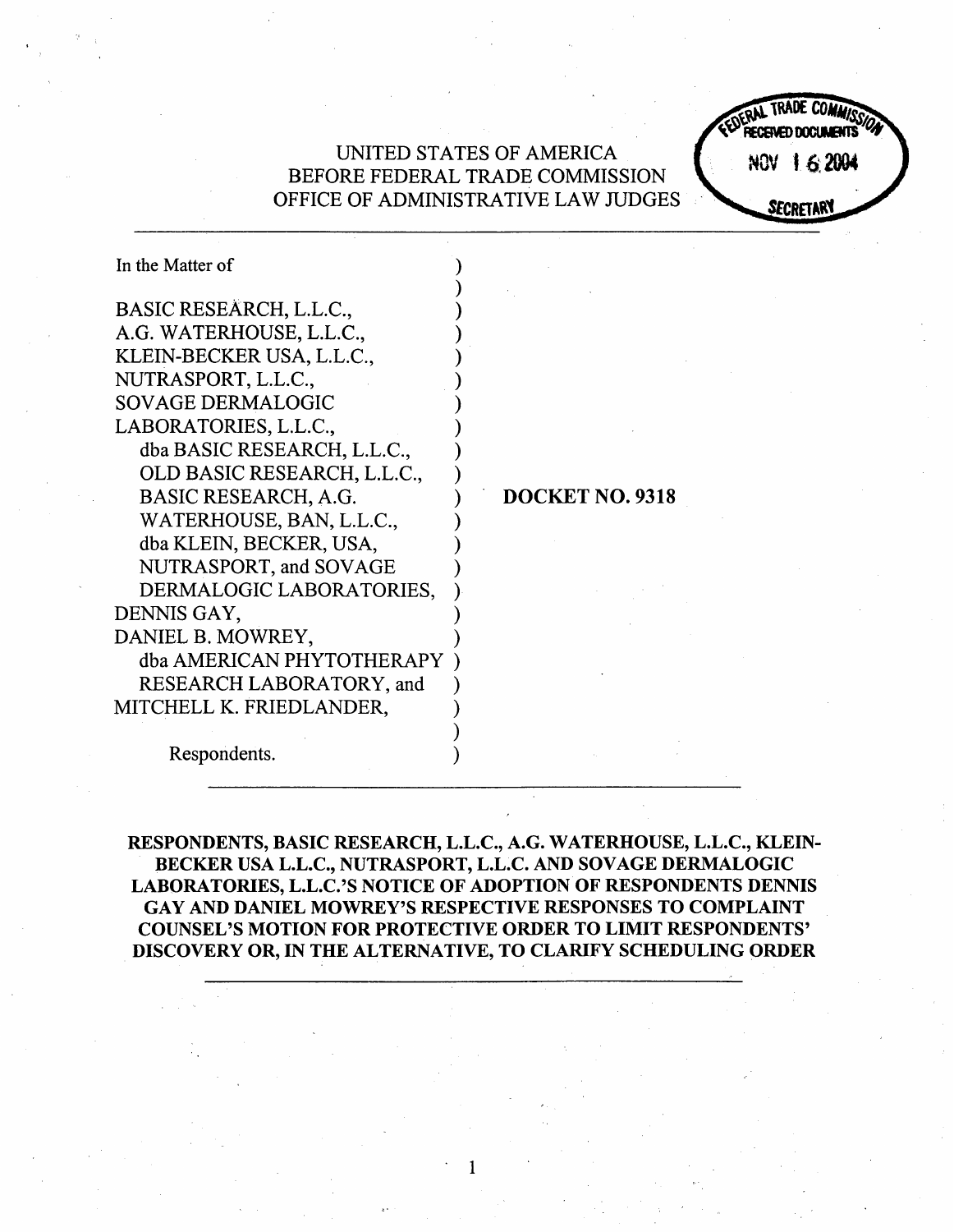#### INTRODUCTION

Complaint Counsel commenced this action against Basic Research, L.L.C. , four other companies and three individuals. On August 11 , 2004, a Scheduling Order was entered by the court providing that "each party" was limited to propounding 60 interrogatories, 60 document requests and 60 requests for admissions. On October 29, 2004, counsel for party Dennis Gay propounded 27 interrogatories, 11 document requests and 54 requests for admissions. Complaint Counsel, however, has refused to respond to any of the discovery requests and has instead asked that the court change its order to limit Respondents collectively to 60 of each type of discovery requests, rather than per party.

Because the position adopted by Complaint Counsel threatens to prejudice the rights of each party to this litigation, Basic Research, L.L.C., A.G. Waterhouse, L.L.C., Klein-Becker usa, NutraSport, L.L.c. , and Sovage Dermalogic Laboratories, L.L.c. fie this response. Each of the corporate Respondents, Basic Research, L.L.C., A.G. Waterhouse, L.L.C., Klein-Becker usa, NutraSport, L.L.c. , and Sovage Dermalogic Laboratories, L.L.c. , adopts the arguments raised in Respondent Dennis Gay's Reply Memorandum in Opposition to Complaint Counsel's Motion for Protective Order to Limit Respondent's Discovery or , in the Alternative, to Clarify Scheduling Order and Respondent Daniel B. Mowrey's Response to Complaint Counsel's Motion for Protective Order to Limit Respondent's Discovery or, in the Alternative, to Clarify Scheduling Order. Accordingly, for the sake of brevity, the arguments made by those Respondents will not be repeated. But corporate Respondents raise the following additional points for this Court's consideration.

 $\overline{2}$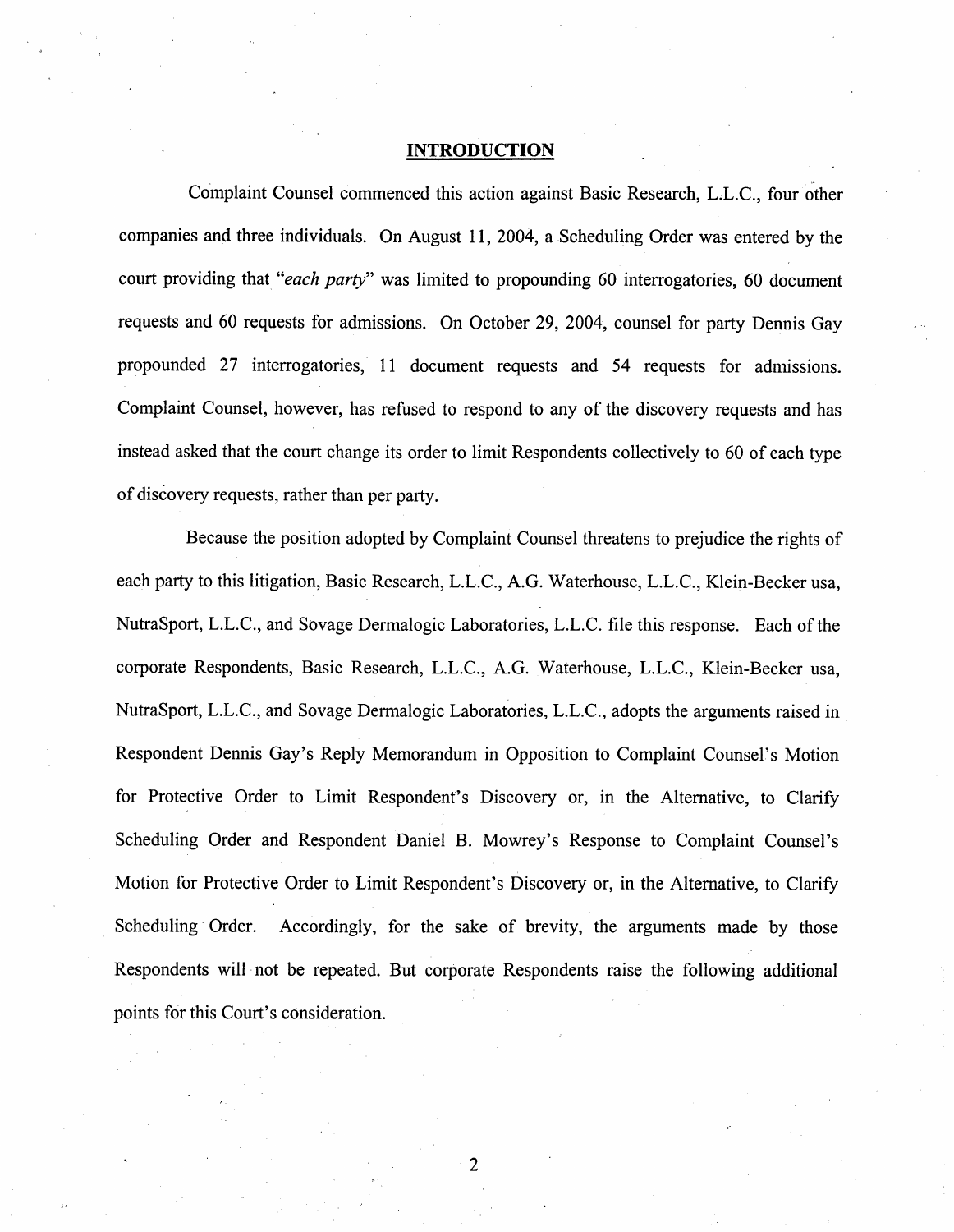### ADDITIONAL ARGUMENT

First, it is fundamentally unfair for Complaint Counsel to ask this Court to construe the Scheduling Order to limit discovery requests to each side despite the Scheduling Order's plain language at this juncture now that written discovery has closed. Complaint Counsel has been aware of this issue since at least August 14, 2004 when this Court promulgated its Scheduling Order. Following review of this Court's Draft Proposed Scheduling Order, the specific challenge now made by Complaint Counsel, i.e. whether discovery requests were allotted on a per party or per side basis, was discussed at this Court's hearing of August 10, 2004. The Scheduling Order of this Court, dated August 11, 2004, effectively resolved that dispute and clearly granted "each party" the right to propound up to "a total of 60 document requests, 60 interrogatories, and 60 requests for admissions". Had Complaint Counsel any question as to the meaning of this Court's Scheduling Order, Complaint Counsel could have raised it in a timely fashion. As it stands, by waiting until cutoff for written discovery to raise this challenge, Complaint Counsel is attempting to gain an unfair advantage and to prejudice all Respondents discovery efforts.

The language of the Scheduling Order is plain and unambiguous. As such, the parties were entitled to rely upon its clear and unambiguous provisions. See e.g. Positive Software Solutions, Inc. v. New Century Mortg. Corp., 337 F.Supp. 2d 862, 871 n.11 (N.D. Tex. 2004). Indeed, Complaint Counsel can point to no ambiguity lending credence to its interpretation. All Complaint Counsel does is cite an incomplete and therefore misleading reference in the transcript of the hearing. The full transcript, set forth in Respondent Daniel B. Mowreys Response clarifies that the issue of whether discovery requests should be limited to party or side

3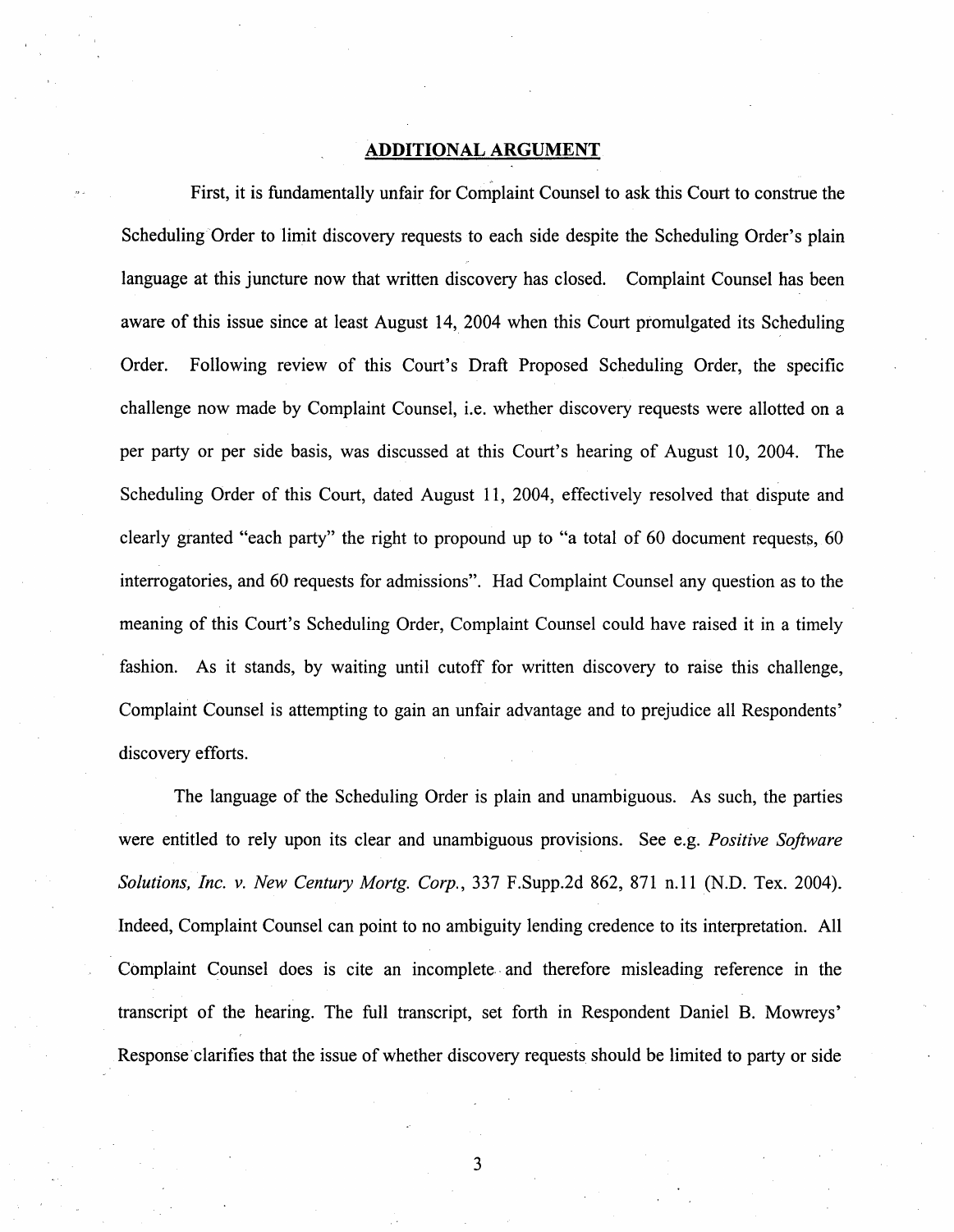was one squarely presented to this Court for resolution. Because the Order is clear and clearly addressed the issue now raised, Respondents who are parties to that Order were entitled to rely on the language of the Order in fashioning their respective plans for discovery. Id.

In specific, under the plain language of the Scheduling Order, provided that each Respondent was entitled to promulgate separate discovery requests. Now that each has done so, Complaint Counsel argues that they should not have relied on the language of the Scheduling Order and should now suffer the inability to conduct the discovery each has planned. Consideration of the so-called "interests-of-justice factors", however, weighs decidedly against Complaint Counsel's position. See e.g U.S. v. Roberts, 978 F.2d 17, 22 ( $1<sup>st</sup>$  Cir. 1992) ( identifying seven nonexclusive factors as being helpful for courts to consider in exercise of discretion as including "(I) the nature of the case, (2) the degree of tardiness, (3) the reasons underlying the tardiness,  $(4)$  the character of the omission,  $(5)$  the existence vel non of cognizable prejudice to the nonmovant in consequence of the omission, (6) the effect of granting (or denying) the motion on the administration of justice, and (7) whether the belated fiing would, in any event, be more than an empty exercise.")

Review of the factors significant to this matter demonstrates that Complaint Counsel has waived its right to bring this Motion because of the prejudice Respondents would suffer. First, Complaint Counsel has provided no justification for delaying until the conclusion of discovery to bring its Motion. As discussed above, Complaint Counsel was certainly aware of this issue as of August 11, 2004, the date of the Scheduling Order. The admittedly tight discovery schedule with a written discovery cutoff of November 8, 2004 rendered any dispute over the Scheduling Order's language or scope time sensitive. Despite this, Complaint Counsel

 $\overline{4}$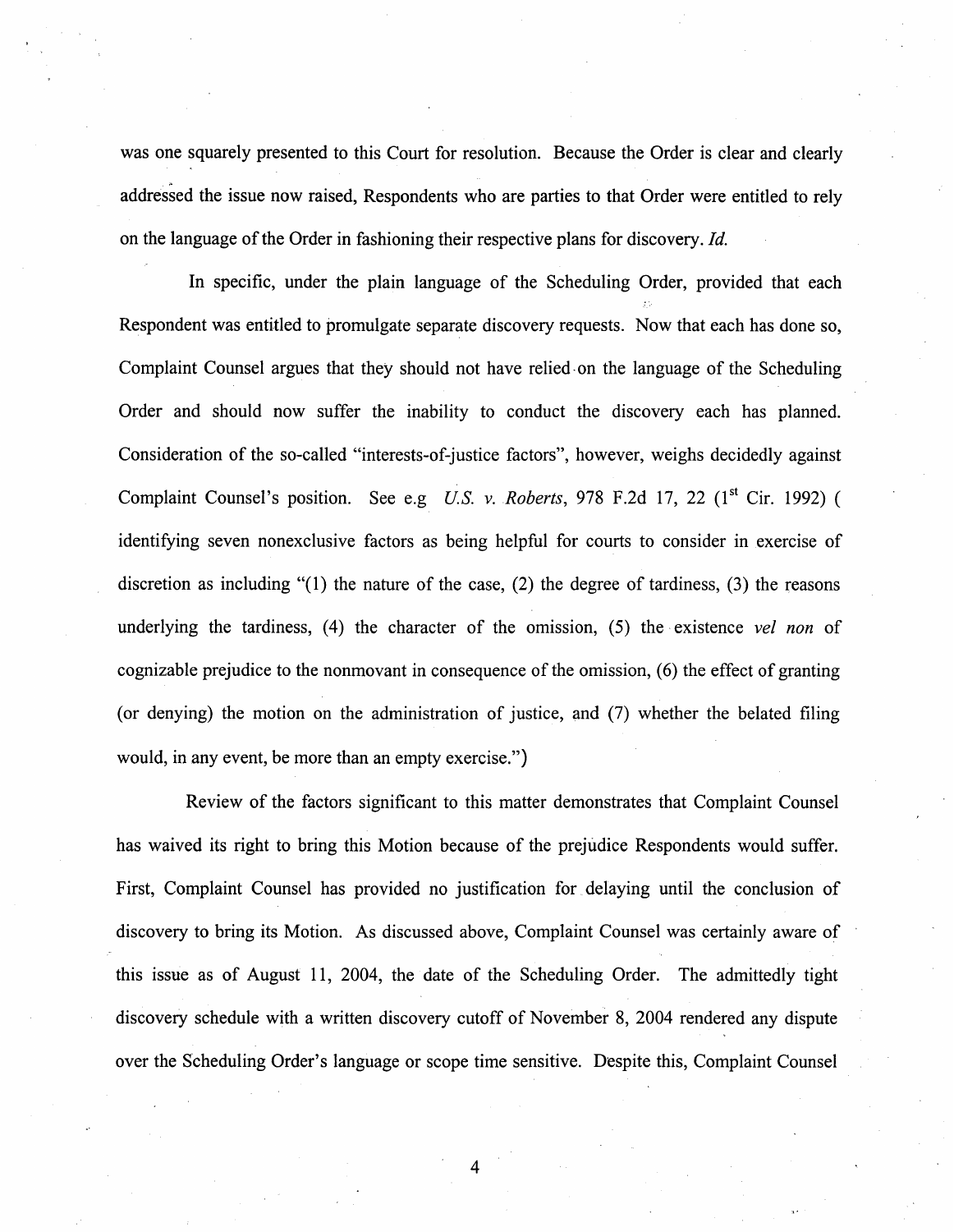waited nearly three months to raise this issue with the Court. Complaint Counsel has been amply aware that from the inception of the discovery phase of this litigation Respondents have been propounding discovery requests on a per party basis as the Scheduling Order allowed. Complaint Counsel's Motion for Protective Order stays as moot. Yet Complaint Counsel took no steps to clarify or raise the issue until it would be too late for Respondents to reformulate their discovery requests should the Court grant Complaint Counsel's request. For that reason alone, this Court should deny Complaint Counsel's Motion for Protective Order or alternatively "clarification". See *Brown and Williamson v. Pataki*, 152 F. Supp. 2d 276 (S.D.N.Y. 2001) (noting that where litigants are operating under tight scheduling order, delay of one party in seeking particular relief leading to prejudice of others constitutes a waiver of relief sought). Thus while no cognizable prejudice accrues to Complaint Counsel should this Court deny its untimely Motion, each Respondent who relied on this Court Scheduling Order would be forced to proceed to Hearing without the full opportunity to conduct required and relevant discovery should this Court grant Complaint Counsel's belated motion.

Second, as noted in Respondent Daniel B. Mowrey's Response, Complaint Counsel mis-cites the transcript of this Court's hearing of August 10, 2004 in its effort to convince this Court that its current "interpretation" of the Scheduling Order was understood by all Responsdents. The language itself set out in Daniel B. Mowrey's Response, and in particular, Mr. Friedlander's objections clarify that at the conclusion of the August 10, 2004 hearing, whether discovery requests would be allocated on a per side or per party basis was a matter that this Court has yet to decide. The Scheduling Order unambiguously resolved that matter by clear language granting each party allotted discovery requests. Complaint Counsel's studious

5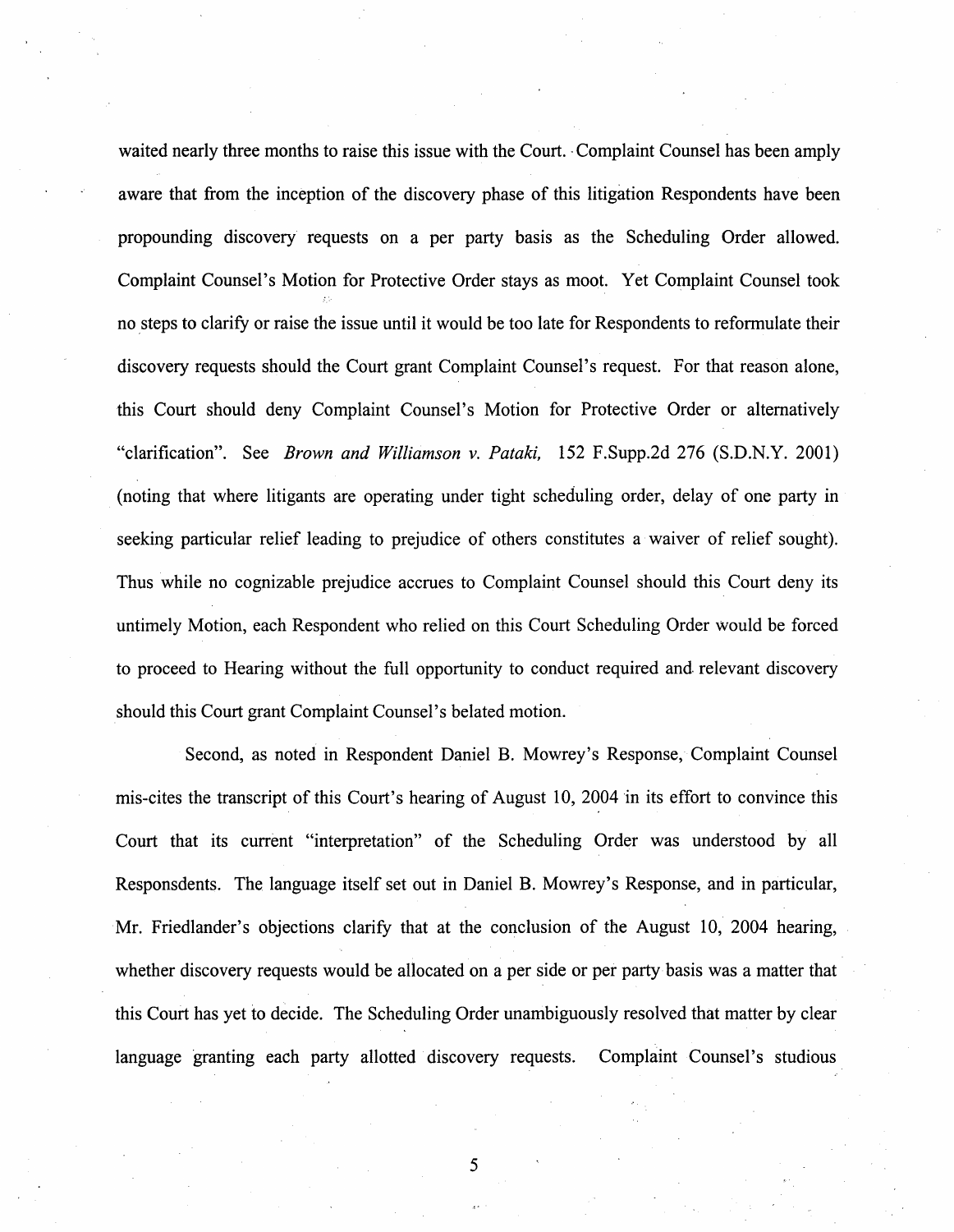avoidance of that language from the hearing is similar to their silence on the issue for the past three months of discovery. This Court should not sanction Complaint Counsel's silent ambush in failing to timely raise this issue by allowing it to now ignore its discovery obligation once it is too late for each Respondent to reformulate its discovery plan.

Finally, Complaint Counsel's disingenuous argument is underscored by its earlier attempt to schedule "a brief status conference" referenced in its Motion. There is no provision for such a meeting in the Commission Rules of Practice and the intent of the Status Conference is clear, to avoid having to directly raise this issue in the face of the unambiguous language of the Scheduling Order. In an effort to avoid seeking relief directly from this Court after its inexcusable delay in raising the issue of discovery allotments, Complaint Counsel attempted to recast the issue as a brief matter of clarification rather than a request for reconsideration. The effort also appears to have been a way to avoid briefing the issue for presentation to this Court. As discussed above, Complaint Counsel seeks nothing other than a fundamental reconsideration of this Court's Scheduling Order. What is even more egregious, Complaint Counsel makes its request at a time most calculated to hamper and prejudice Respondents respective efforts to prepare this case for trial. By waiting until the close of discovery, Complaint Counsel has attempted to ensure that Respondents would not have the opportunity to fashion any appropriate response to the relief it has requested. Complaint Counsel's delay should not go rewarded. More significantly, Respondents should not be required to forego legitimate relevant discovery when their requests were promulgated in accordance with the clear language of this Court's Scheduling Order.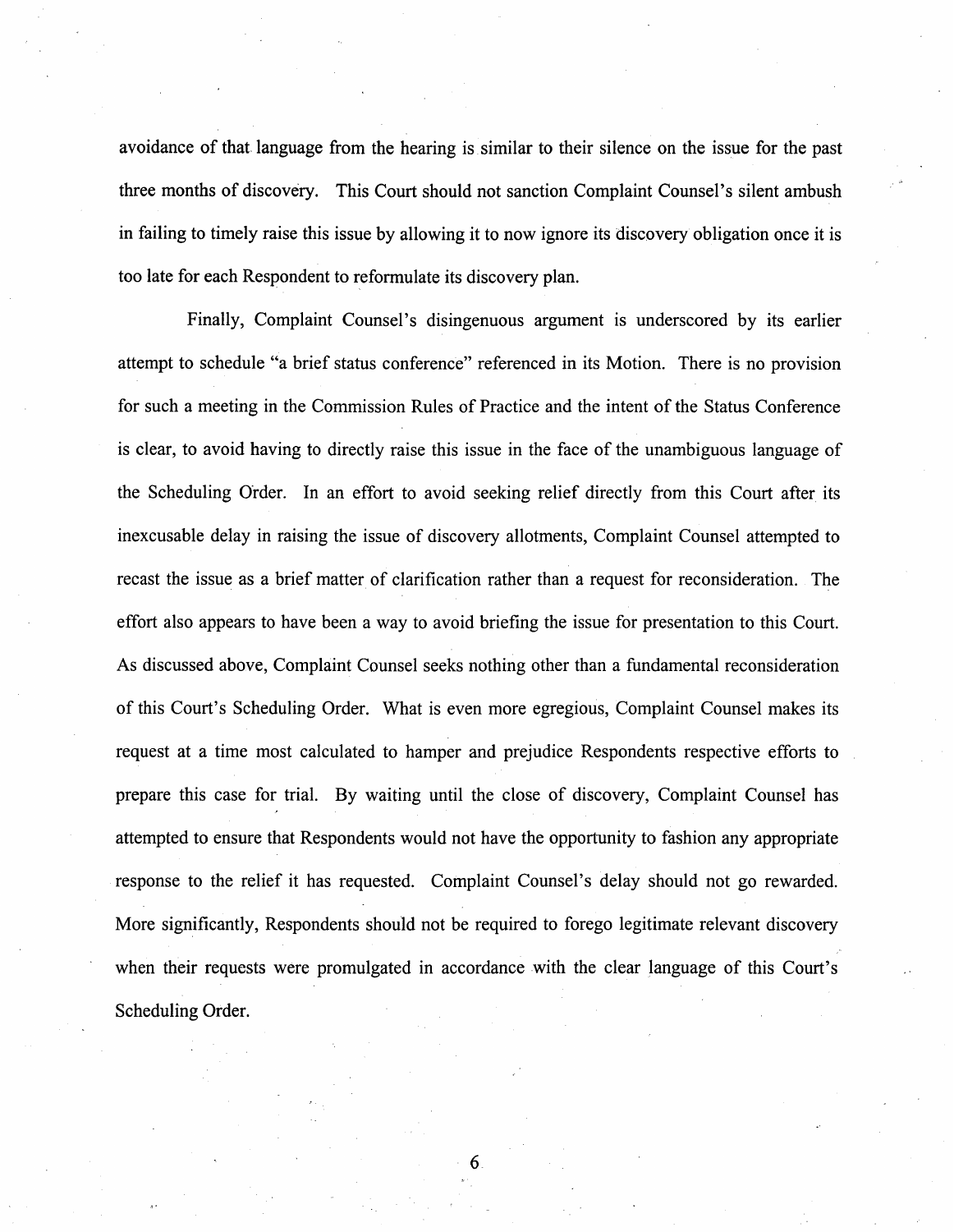## **CONCLUSION**

For the foregoing arguments, as well as those incorporated herein, it is respectfully submitted that Complaint Counsel's motion for a protective order should be denied.

DATED this 15<sup>th</sup> day of November, 2004.

Respectfully submitted

 $\frac{\prime}{\ell}$  $U/\sqrt{1}$ 

Jeffrey D. Feldman Gregory L. Hillyer Christopher P. Demetriades FeldmanGale, P. Miami Center, 19<sup>th</sup> Floor 201 South Biscayne Blvd. Miami, Florida 33131 Tel: (305) 358-5001<br>Fax: (305) 358-3309 (305) 358-3309

Attorneys for Respondents Basic Research, LLC G. Waterhouse, LLC, Klein-Becker USA, LLC Nutrasport, LLC, Sövage Dermalogic Laboratories, LLC and Ban, LLC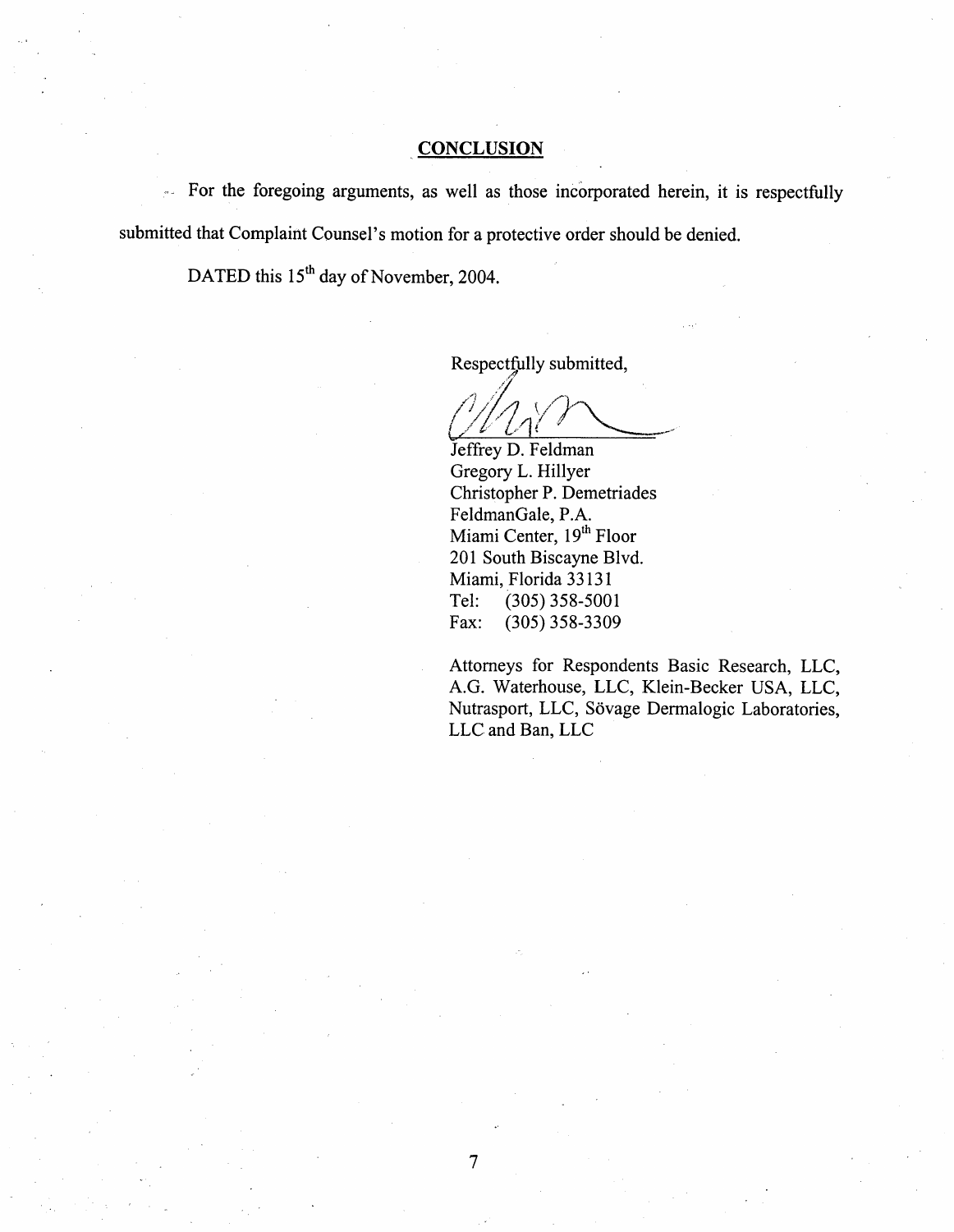### CERTIFICATE OF SERVICE

I HEREBY CERTIFY that a true and correct copy of the foregoing was provided to the following parties this  $15<sup>th</sup>$  day of November, 2004 as follows:

(I) One (I) original and two (2) copies by Federal Express to Donald S, Clark Secretary, Federal Trade Commission, Room H- 159, 600 Pennsylvania Avenue, N. Washington, D.C., 20580;

(2) One (1) electronic copy via e-mail attachment in Adobe  $\mathscr{C}$  ".pdf" format to the Secretary of the FTC at Secretary $@$ ftc.gov;

(3) Two (2) copies by Federal Express to Administrative Law Judge Stephen J. McGuire, Federal Trade Commission, Room H-104, 600 Pennsylvania Avenue N.W., Washington, D.C. 20580;

(4) One (1) copy via e-mail attachment in Adobe<sup>®</sup> ".pdf" format to Commission Complaint Counsel, Laureen Kapin, Joshua S. Milard, and Laura Schneider, all care of  $lkapin@ftc.gov$ , imillard@ftc.gov; rrichardson@ftc.gov; lschneider@ftc.gov with one (1) paper courtesy copy via U. S. Postal Service to Laureen Kapin, Bureau of Consumer Protection Federal Trade Commission, Suite NJ-2122, 600 Pennsylvania Avenue, N.W., Washington, D.C., 20580;

(5) One (I) copy via U. S. Postal Service to Elaine Kolish, Associate Director in the Bureau of Consumer Protection, Federal Trade Commission, 600 Pennsylvania Avenue, N. Washington, D.C. 20580

(6) One (I) copy via United States Postal Service to Stephen Nagin , Esq. , Nagin Gallop & Figueredo, 3225 Aviation Avenue, Suite 301, Miami, Florida 33131.

(7) One (I) copy via United States Postal Service to Richard Burbidge, Esq. Jefferson W. Gross, Esq. and Andrew J. Dymek, Esq., Burbidge & Mitchell, 215 South State Street, Suite 920, Salt Lake City, Utah 84111 , Counsel for Dennis Gay.

 $(8)$  One (1) copy via United States Postal Service to Ronald F. Price, Esq., Peters Scofield Price, A Professional Corporation, 340 Broadway Centre, III East Broadway, Salt Lake City, Utah 84111, Counsel for Daniel B. Mowrey.

(9) One (I) copy via United States Postal Service to Mitchell K. Friedlander, 5742 West Harold Gatty Drive, Salt Lake City, Utah 84111, Pro Se.

8